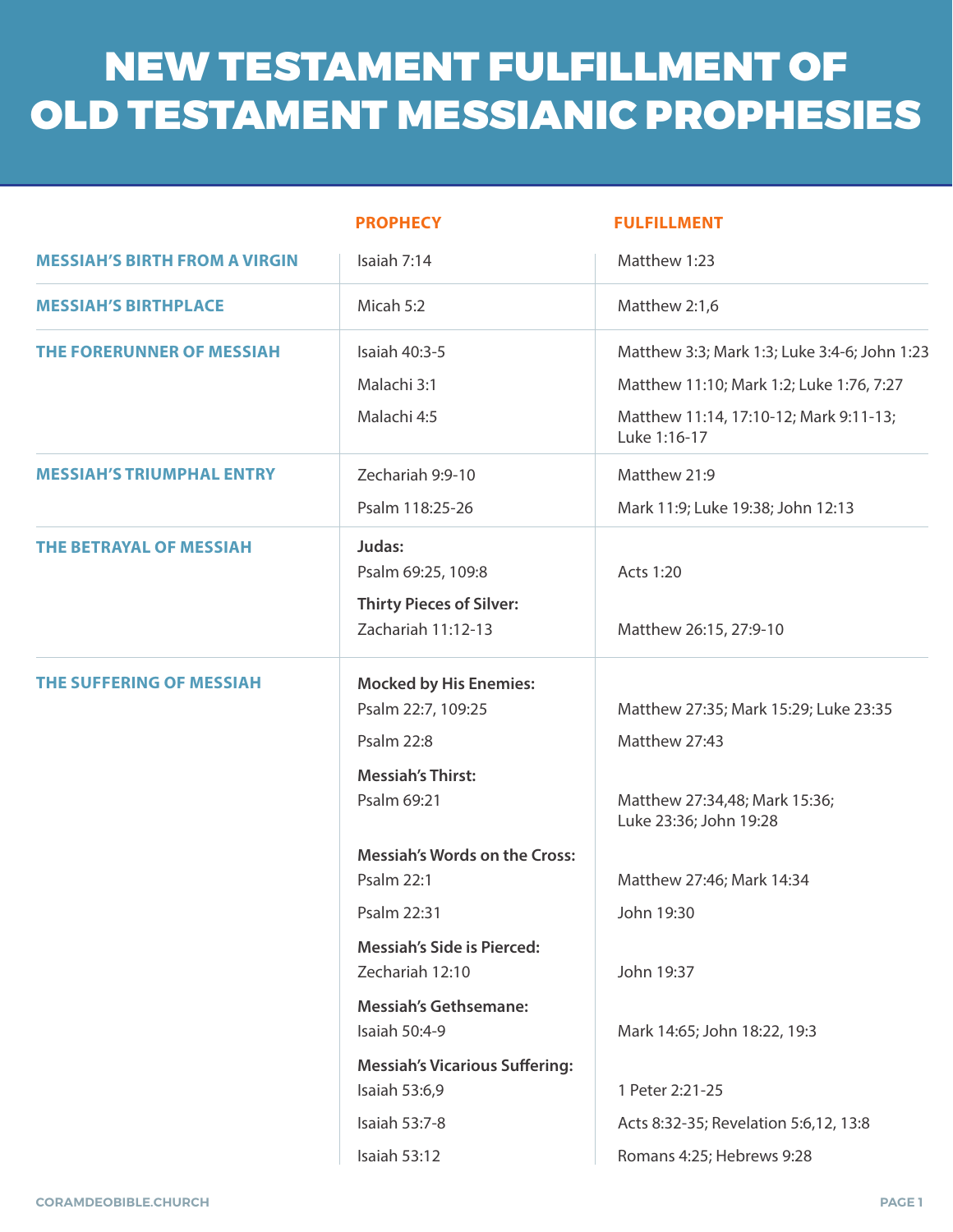# NEW TESTAMENT FULFILLMENT OF OLD TESTAMENT MESSIANIC PROPHESIES

|                                | <b>PROPHECY</b>                          | <b>FULFILLMENT</b>                    |  |
|--------------------------------|------------------------------------------|---------------------------------------|--|
| THE RESURRECTION OF MESSIAH    | Psalm 16:10                              | Acts 2:27, 13:35-37                   |  |
| THE OFFICES OF MESSIAH PROPHET | Prophet:<br>Deuteronomy 18:15-19         | Acts 3:22-23, 7:37                    |  |
|                                | <b>Faithful Priest:</b><br>1 Samuel 2:35 | Acts 3:24                             |  |
|                                | King:<br>Psalm 2:6                       | Revelation 19:16                      |  |
| <b>MESSIAH'S SECOND COMING</b> | Daniel 7:13                              | Mark 13:26; Luke 21:27; Matthew 24:44 |  |
|                                | Zechariah 12:10                          | Matthew 24:30; Revelation 1:7         |  |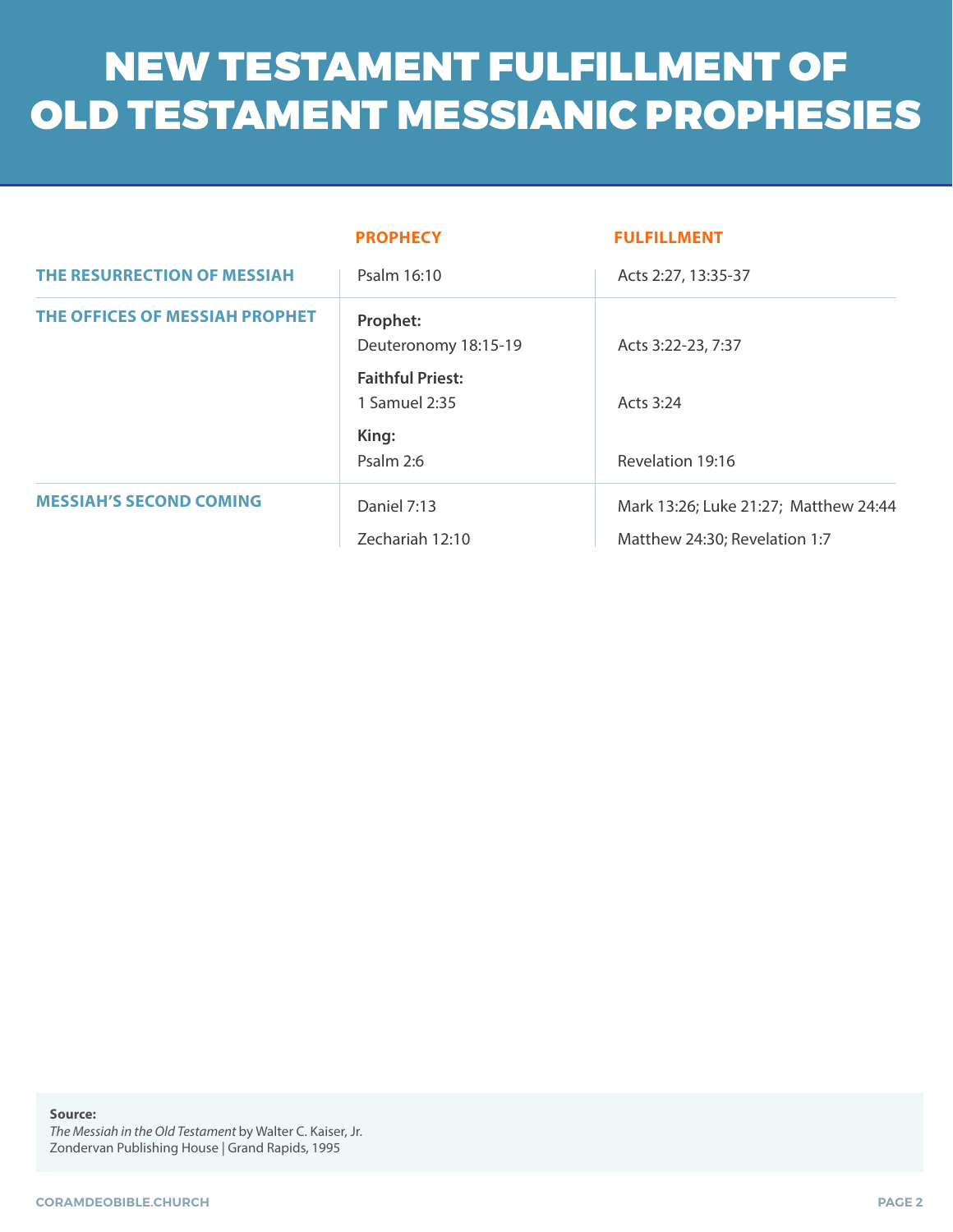## DIRECT MESSIANIC PROPHESIES IN THE OLD TESTAMENT

| <b>PREDICTIONS IN THE PENTATEUCH</b>                              | Genesis 3:15<br>Genesis 9:27<br>Genesis 12:1-3<br>Genesis 49:8-12<br>Numbers 24:15-19<br>Deuteronomy 18:15-18 | Seed<br>Live in Shem<br>All  be Blessed<br>Shiloh<br>Star<br>Prophet |  |
|-------------------------------------------------------------------|---------------------------------------------------------------------------------------------------------------|----------------------------------------------------------------------|--|
| <b>MESSIANIC TEXTS IN JOB</b>                                     | Job 9:33                                                                                                      | Arbitrator<br>Witness                                                |  |
|                                                                   | Job 16:19-21                                                                                                  |                                                                      |  |
|                                                                   | Job 19:23-27                                                                                                  | Redeemer                                                             |  |
|                                                                   | Job 33:23-28                                                                                                  | Mediator                                                             |  |
| <b>TEXTS RELATED TO THE DAVIDIC ERA</b>                           | 1 Samuel 2:1-10                                                                                               | Anointed                                                             |  |
|                                                                   | 1 Samuel 2:35-36                                                                                              | <b>Faithful Priest</b>                                               |  |
|                                                                   | 2 Samuel 7; Psalm 89, 132                                                                                     | David's House, Throne, Kingdom                                       |  |
| <b>PREDICTIONS IN THE PROPHETIC BOOKS</b><br>OF THE OLD TESTAMENT | 9th Century: 1 Prediction<br>1. Joel 2:23<br>Messiah as Teacher                                               |                                                                      |  |
|                                                                   | 8th Century: 4 Non-Isaianic                                                                                   |                                                                      |  |
|                                                                   | 1. Hosea 3:4-5                                                                                                | Second David                                                         |  |
|                                                                   | 2. Amos 9:11-15                                                                                               | Raised House of David                                                |  |
|                                                                   | Micah 2:12-13<br>3.                                                                                           | <b>Breaker</b>                                                       |  |
|                                                                   | 4. Micah 5:1-4                                                                                                | <b>Coming Ruler</b>                                                  |  |
|                                                                   | 8th Century: 14 Isaianic                                                                                      |                                                                      |  |
|                                                                   | 1. Isaiah $4:2$                                                                                               | Branch of the Lord                                                   |  |
|                                                                   | Isaiah 7:14<br>2.                                                                                             | Born of a Virgin                                                     |  |
|                                                                   | Isaiah 9:1-7<br>3.                                                                                            | Name is Wonderful Counselor                                          |  |
|                                                                   | Isaiah 11:1-16<br>4.                                                                                          | Messiah's Reign                                                      |  |
|                                                                   | Isaiah 24:21-25<br>5.                                                                                         | <b>Universal Triumph</b>                                             |  |
|                                                                   | Isaiah 28:16<br>6.                                                                                            | <b>Foundation Stone</b>                                              |  |
|                                                                   | Isaiah 30:19-26<br>7.                                                                                         | <b>Teacher</b>                                                       |  |
|                                                                   | Isaiah 42:1-7<br>8.                                                                                           | Servant of the LORD                                                  |  |
|                                                                   | Isaiah 49:1-6<br>9.                                                                                           | <b>Messigh's Mission</b>                                             |  |
|                                                                   | 10. Isaiah 50:4-9                                                                                             | Gethsemane                                                           |  |
|                                                                   | 11. Isaiah 52:13-53:12                                                                                        | <b>Atonement by Messiah</b>                                          |  |
|                                                                   | 12. Isaiah 55:3-5                                                                                             | The Unfailing Grace Promised to David                                |  |
|                                                                   | 13. Isaiah 61:1-3                                                                                             | Proclaimer of the Good News                                          |  |
|                                                                   | 14. Isaiah 63:1-6                                                                                             | Conqueror                                                            |  |